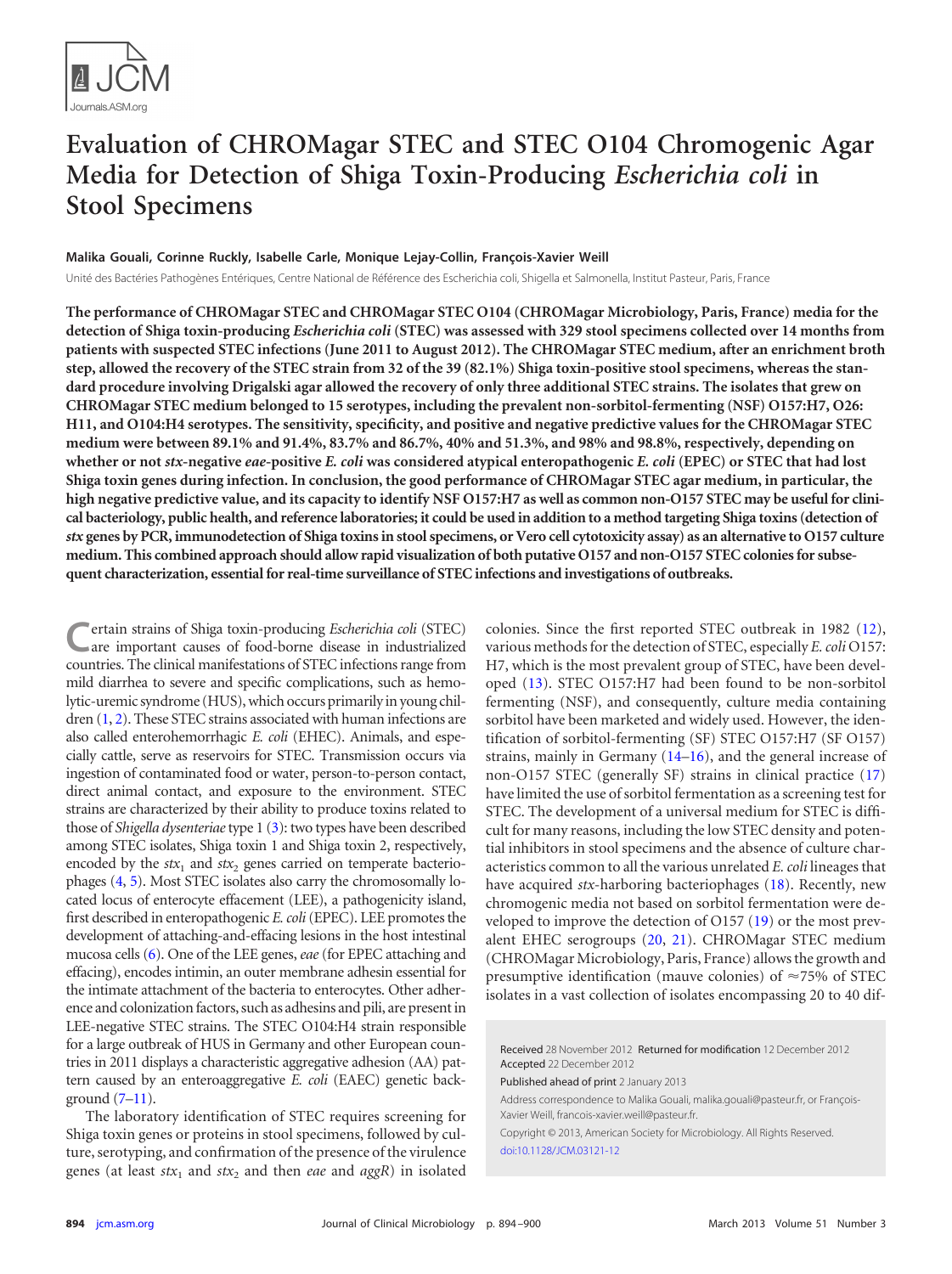ferent serotypes, including the most common serotypes of EHEC [\(20,](#page-6-11) [21\)](#page-6-12). This chromogenic medium has also been evaluated for use with stools, but on a very limited scale (47 stool specimens), such that definitive conclusions about the suitability of this medium could not be drawn [\(20\)](#page-6-11).

The aim of this studywas to analyze the performance and usability of the CHROMagar STEC and STEC O104 media for the routine detection of STEC and STEC O104:H4, respectively, in stool specimens. This study, carried out at the French National Reference Center for *E. coli* and *Shigella* (FNRC-EcS), lasted 14 months and involved 329 stool specimens from patients with suspected STEC infection.

#### **MATERIALS AND METHODS**

**Human patients.** Between 16 June 2011 and 30 August 2012, 329 stool samples from patients (56 children <15 years of age and 273 adults) were addressed to the FNRC-EcS, Institut Pasteur, Paris, France, because of a suspicion of STEC infection (diarrhea, bloody diarrhea, HUS). The stool specimens were collected in sterile (screw-cap) containers and were transported at  $+4$ °C to the FNRC-EcS, where they were immediately processed before being stored at  $-20^{\circ}$ C.

**Isolation and characterization of STEC by the standard procedure or with chromogenic agar media.** Stool specimens (0.2 g of soft stools or 1 ml of liquid stools) ( $n = 220$ ) or rectal swabs ( $n = 9$ ) were homogenized in 10 ml of Trypto-casein-soy (TCS) broth (Bio-Rad, Marnes-La-Coquette, France) and incubated at  $37^{\circ}$ C for 3 to 4 h; 10- $\mu$ l aliquots were plated on Drigalski lactose agar and on CHROMagar media and incubated at 37°C for 18 to 24 h in air (protocol 1). Drigalski lactose agar is a selective (crystal violet and sodium deoxycholate) and differential (lactose) medium used for the isolation of all enterobacteria and several nonfermenting Gram-negative bacteria. The overnight cultures were examined for bacterial growth and colony morphology. For the CHROMagar STEC and STEC O104 media, we also tested a second enrichment protocol that consisted of plating 100  $\mu$ l of the TCS culture after 7 h of incubation (protocol 2).

The standard FNRC-EcS procedure for STEC detection was used, as follows. A loopful  $(10 \mu l)$  of confluent lactose-positive colonies was transferred from the first quadrant of the Drigalski agar into a 1.5-ml microtube containing 1 ml of molecular biology-grade water. The samples were centrifuged, the supernatant was discarded, and DNA was extracted from the pellet with an InstaGene matrix (Bio-Rad) kit. PCR was used to test for the  $stx_1, stx_2, eae$ , EHEC hlyA, and aggR (in case of *eae* negativity) genes in 2-µl aliquots of the DNA as described previously [\(9\)](#page-6-13). In cases of positive results for one of these virulence genes, about 10 (or up to 20) lactose-positive colonies from the Drigalski agar were isolated, identified biochemically as *E. coli*, tested for the corresponding virulence factors, and in some cases serotyped.

Mauve colonies on the chromogenic medium were suspected of being STEC. DNA was extracted from one to five mauve colonies with the InstaGene matrix (Bio-Rad) kit and directly tested for the *stx*<sub>1</sub>, *stx*<sub>2</sub>, *eae*, and *aggR* genes by PCR. In case of positive results for one of these virulence genes, one or two colonies were isolated from the CHROMagar STEC plates, confirmed biochemically to be *E. coli*, tested for the corresponding virulence factors, and serotyped.

**Serotype determination.** The *E. coli* strains with virulence factors were serotyped (O- and H-antigen determination) by slide agglutination assays using appropriate antisera (Sifin, Berlin, Germany) or by a molecular method based on the analysis of the O-antigen gene cluster (*rfb* restriction fragment length polymorphism [*rfb*-RFLP]) and flagellin gene (*fliC*) sequencing [\(22,](#page-6-14) [23\)](#page-6-15).

**Antimicrobial susceptibility testing.** Antimicrobial susceptibility testing was performed on all O104:H4 *E. coli* strains and the three *E. coli* strains that had grown on CHROMagar STEC O104, as described previously [\(9\)](#page-6-13).

**Tests for non-STEC virulence determinants.** The *E. coli* strains that were negative for the  $\text{ }$ stx<sub>1</sub> and  $\text{ }$ stx<sub>2</sub> genes but positive for the *eae* gene were tested for the presence of the bundle-forming pilus gene (*bfpA*) carried by the EPEC adherence factor (EAF) plasmid, to differentiate typical EPEC (EAF positive  $[EAF^+]$ ) from atypical EPEC (EAF negative  $[EAF^-]$ ) [\(24\)](#page-6-16).

## **RESULTS**

**Prevalence and diversity of STEC in stool specimens.** During the 14 months of the study period, 329 stool specimens were analyzed by the standard procedure. This identified  $stx_1$  and/or  $stx_2$  Shiga toxin genes in 39 (11.9%) specimens, and an STEC strain (two STEC strains from one stool specimen) was isolated from 35 (10.6%) [\(Ta](#page-2-0)[bles 1](#page-2-0) and [2\)](#page-3-0). The 36 isolated STEC strains belonged to the following serotypes: O157:H7/NM (nonmotile)  $(n = 8)$ , O104:H4  $(n = 7)$ , O26:H11/NM (*n* 6), O103:H2/NM (*n* 2), O148:H8 (*n* 2), O113:H21 ( $n = 1$ ), O118:H16 ( $n = 1$ ), O121:H19 ( $n = 1$ ), O91:H10  $(n = 1)$ , O171:H25  $(n = 1)$ , O174:H21  $(n = 1)$ , and O80:H2  $(n = 1)$ . Four O-nontypeable STEC strains displayed new *rfb*-RFLP patterns not presentin our*E. coli*/*Shigella rfb*-RFLPmolecular database,which currently contains 243 different patterns from 486 strains [\(22\)](#page-6-14). None of the O157 strains fermented sorbitol.

**Performance of CHROMagar STEC agar medium.** Of the 39 Shiga toxin-positive stool specimens, STEC isolates from 26 (66.7%) grew on CHROMagar STEC medium after the initial enrichment protocol, giving typical mauve colonies. We tested whether the apparent false negativity of the remaining 13 stool specimens on CHROMagar STEC medium was due to an inability of the STEC strains to grow on this medium and produce a mauve color or to an insufficient sensitivity of the protocol before inoculation onto the chromogenic agar medium. The nine STEC strains isolated from these 13 samples by the standard procedure (no strain was isolated from 4 of the Shiga toxin gene-positive samples) were subcultured on CHROMagar STEC medium: six of the nine strains yielded mauve colonies. The three STEC strains for which no growth or mauve colonies were observed belonged to serotypes O148:H8, O80:H2, and O nontypeable:H19/NM. We then tested different conditions (enrichment of 3 to 4 h, 7 h, and 24 h and inoculation of 10  $\mu$ l or 100  $\mu$ l of the enrichment broth) to optimize the recovery of STEC from stool specimens. The best combination, here called protocol 2, for the frozen stool samples used was a time of enrichment of 7 h (3 to 4 h for the initial protocol) and 100  $\mu$ l for inoculation (10  $\mu$ l for the initial protocol). With protocol 2, we obtained growth on CHROMagar STEC with all the six stool specimens from which STEC strains were isolated by the standard procedure (i.e., on Drigalski agar). Thus, CHROMagar STEC medium and Drigalski agar identified 32 and 35 STEC isolates, respectively, among all samples included during the 14 months of the study.

Protocol 2 involves a larger inoculum, so we tested whether there was a higher rate of false-positive results (i.e., mauve colonies on CHROMagar STEC, despite no STEC or STEC virulence gene by the standard procedure). Thirty stool specimens that were negative both by the standard procedure and with CHROMagar STEC medium were retested by using protocol 2: none of the stool specimens yielded mauve colonies.

Of the 294 stool specimens from which no STEC was isolated by the standard procedure, 48 (16.3%) yielded mauve colonies on CHROMagar STEC. These mauve colonies did not contain the  $\frac{dx_1}{dx_2}$  or  $\frac{dx_2}{dx_1}$  gene. In 39 of the 48 cases, no other virulence genes, such as *eae*, EHEC *hlyA*, or *aggR*, were detected in the DNA isolated from the mauve colonies. However, in nine cases, the mauve colonies were found to contain one or both of the *eae* and EHEC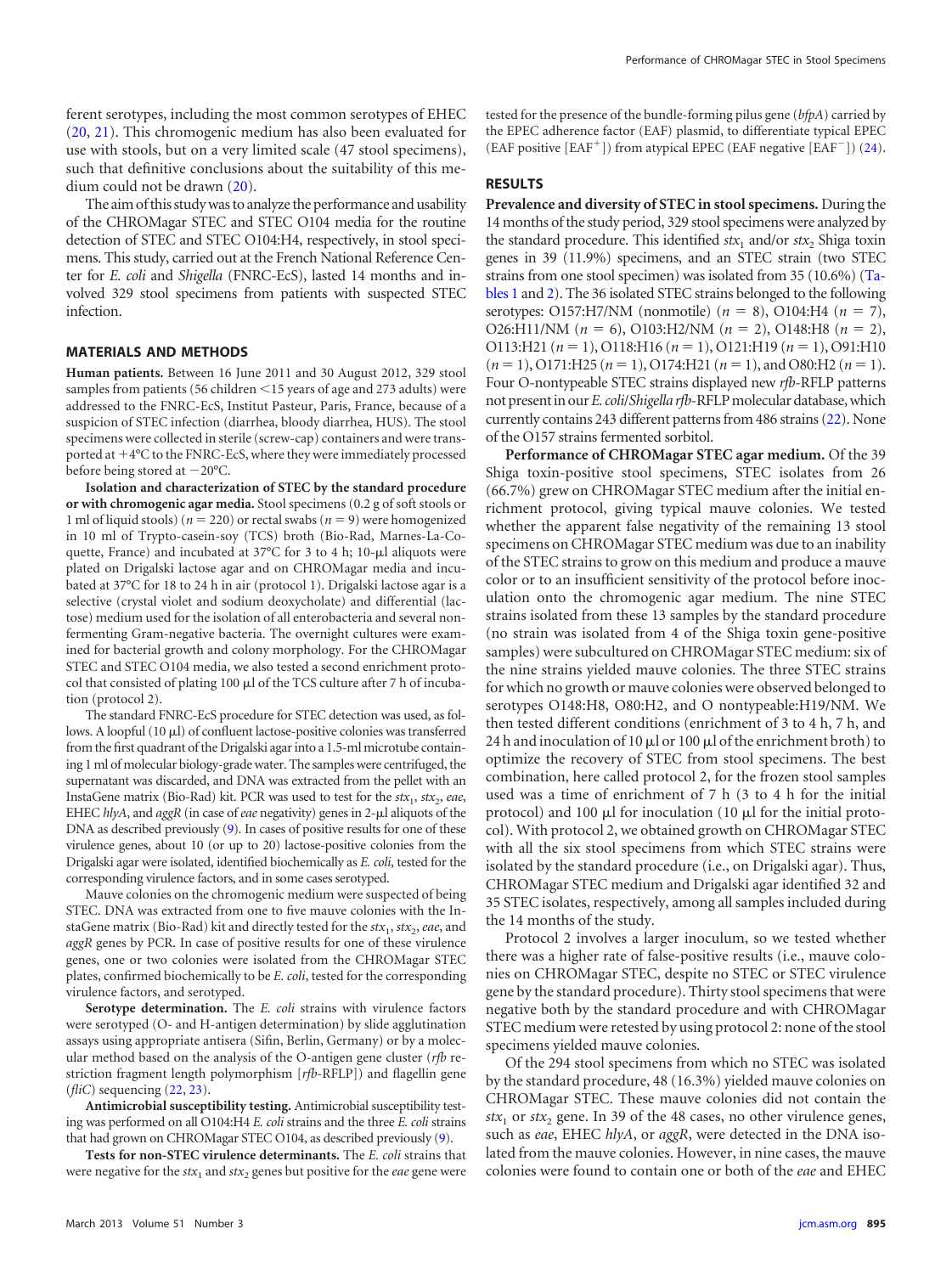<span id="page-2-0"></span>

|  | TABLE 1 Data for the 39 stool specimens containing Shiga toxin genes |  |
|--|----------------------------------------------------------------------|--|
|  |                                                                      |  |

|                       |                               | Results by standard procedure <sup>b</sup>     |                          |                          | Result with the following<br>chromogenic medium: |                          |                  |                   |                            |
|-----------------------|-------------------------------|------------------------------------------------|--------------------------|--------------------------|--------------------------------------------------|--------------------------|------------------|-------------------|----------------------------|
|                       |                               | Presence of the following virulence<br>factor: |                          |                          |                                                  |                          |                  | CHROMagar         |                            |
| Stool specimen        | Clinical symptom <sup>a</sup> | $stx_1$                                        | $stx_2$                  | eae                      | hlyA                                             | $aggR$                   | STEC isolated    | STEC <sup>c</sup> | CHROMagar<br>STEC $O104^d$ |
| 2011/04475            |                               |                                                | $^{+}$                   | $^{+}$                   | $^{+}$                                           |                          | None             | $(+)$             |                            |
| 2011/04522            | <b>HUS</b>                    |                                                | $^{+}$                   |                          | $\overline{\phantom{0}}$                         | $^{+}$                   | O104:H4          | $\! + \!\!\!\!$   | $^{+}$                     |
| 2011/04623            | <b>BD</b>                     |                                                | $^{+}$                   | $\overline{\phantom{0}}$ | $\overline{\phantom{0}}$                         | $^{+}$                   | O104:H4          | $^{+}$            | $^{+}$                     |
| 2011/04632            |                               |                                                | $^{+}$                   | $\overline{\phantom{0}}$ | $\overline{\phantom{0}}$                         | $^{+}$                   | O104:H4          | $^{+}$            | $^{+}$                     |
| 2011/04709            | Diarrhea                      |                                                | $^{+}$                   | $^{+}$                   | $^{+}$                                           | $\qquad \qquad -$        | O157:H7          | $^{+}$            |                            |
| 2011/04786 2011/04786 |                               | $^{+}$                                         | $^{+}$                   | $^{+}$                   | $^{+}$                                           | $\overline{\phantom{0}}$ | O26:F11          | $^{+}$            |                            |
| 2011/04875            | <b>BD HUS</b>                 |                                                | $^{+}$                   | $^{+}$                   | $^{+}$                                           |                          | None             | $-^\ddag$         |                            |
| 2011/04989            | Abdominal cramps              |                                                | $^{+}$                   | $\overline{\phantom{a}}$ | $\overline{\phantom{0}}$                         |                          | O104:H4          | $^{+}$            | $^{+}$                     |
| 2011/05004            | BD                            |                                                | $^{+}$                   |                          | $\overline{\phantom{0}}$                         | $^{+}$                   | O104:H4          | $\! + \!\!\!\!$   |                            |
| 2011/05008            | <b>BD</b>                     | $^{+}$                                         | $^{+}$                   | $^{+}$                   | $^{+}$                                           |                          | O157: [F7]       | $^{+}$            |                            |
| 2011/05017            | BD, ulcerative colitis        | $^{+}$                                         | $^{+}$                   | $^{+}$                   | $^{+}$                                           |                          | O118:F16         | $^{+}$            |                            |
| 2011/05049            |                               | $^{+}$                                         | $\overline{\phantom{0}}$ | $^{+}$                   | $^{+}$                                           |                          | O26:[F11]        | $^{+}$            |                            |
| 2011/05050            | <b>BD</b>                     | $^{+}$                                         |                          | $^{+}$                   | $^{+}$                                           |                          | O103:F2          | $^{+}$            |                            |
| 2011/05102            | <b>HUS</b>                    |                                                | $^{+}$                   | $\overline{\phantom{0}}$ | $\overline{\phantom{0}}$                         |                          | Rnew2:F14        | $+^{\ddag}$       |                            |
| 2011/05105            | <b>BD</b>                     |                                                | $^{+}$                   | $^{+}$                   | $^{+}$                                           |                          | R121:F19         | $^{+}$            |                            |
| 2011/05132 2011/05132 |                               |                                                | $^{+}$                   | $\overline{\phantom{0}}$ | $\overline{\phantom{0}}$                         |                          | R148:F8          | $^{+}$            |                            |
| 2011/05602            | $\overline{\phantom{0}}$      |                                                | $^{+}$                   | $\overline{\phantom{0}}$ | $\overline{\phantom{0}}$                         | $^{+}$                   | O104:H4          | $^{+}$            | $^{+}$                     |
| 2011/05638            | <b>HUS</b>                    | $^{+}$                                         | $^{+}$                   | $^{+}$                   | $^{+}$                                           |                          | O26:F11, O157:H7 | $^{+}$            |                            |
| 2011/06543            | BD, HUS                       | $\overline{\phantom{a}}$                       | $^{+}$                   | $\overline{\phantom{0}}$ | $\overline{\phantom{0}}$                         | $\overline{\phantom{a}}$ | None             | $(+)$             |                            |
| 2011/06667            | BD, HUS                       | $^{+}$                                         | $\overline{\phantom{0}}$ | $^{+}$                   | $^{+}$                                           |                          | O103:[F2]        | $^{+}$            |                            |
| 2011/06833            | —                             |                                                | $^{+}$                   |                          | $\overline{\phantom{0}}$                         | $\overline{\phantom{0}}$ | R113:F21         | $+^{\ddagger}$    |                            |
| 2011/08768            |                               |                                                | $^{+}$                   | $^{+}$                   | $^{+}$                                           |                          | $O26:$ [F11]     | $^{+}$            |                            |
| 2011/09110            |                               |                                                | $^{+}$                   | $\overline{\phantom{0}}$ | $\overline{\phantom{0}}$                         | $\! + \!\!\!\!$          | O104:H4          | $^{+}$            |                            |
| 2011/09378            | <b>HUS</b>                    |                                                | $^{+}$                   | $\overline{\phantom{0}}$ | $\overline{\phantom{0}}$                         | $\overline{\phantom{0}}$ | O91:F10          | $+^{\ddagger}$    |                            |
| 2011/10085            | <b>BD</b>                     | $^{+}$                                         | $^{+}$                   | $^{+}$                   | $^{+}$                                           |                          | O157:H7          | $^{+}$            |                            |
| 2011/10600 2011/10600 |                               | $^{+}$                                         | $^{+}$                   | $^{+}$                   | $^{+}$                                           |                          | Rnew1:F2         | $^{+}$            |                            |
| 2011/11333            |                               |                                                | $^{+}$                   | $\overline{\phantom{0}}$ | $^{+}$                                           | $\overline{\phantom{0}}$ | R171:F25         | $+^{\frac{1}{4}}$ |                            |
| 2011/11527            | Diarrhea, HUS                 |                                                | $^{+}$                   | $^{+}$                   | $+$                                              |                          | R80:F2           | $ \overline{ }$   |                            |
| 2011/11551            | Diarrhea, HUS                 |                                                | $^{+}$                   |                          | -                                                |                          | R174:F21         | $+^{\ddag}$       |                            |
| 2011/11802            | <b>HUS</b>                    |                                                | $^{+}$                   | $^{+}$                   | $^{+}$                                           |                          | Rnew3:[F2]       | $+^{\ddagger}$    |                            |
| 2012/02395            |                               | $^+$                                           | $^{+}$                   | $\overline{\phantom{0}}$ | $^{+}$                                           | $\overline{\phantom{0}}$ | Rnew4:[F19]      | $-^{\ddag}$       |                            |
| 2012/02396            | None                          | $^{+}$                                         | $^{+}$                   | $\overline{\phantom{a}}$ | $^{+}$                                           | $\overline{\phantom{0}}$ | None             | $(+)$             |                            |
| 2012/02846            | <b>BD</b>                     | $^{+}$                                         | $^{+}$                   | $^{+}$                   | $^{+}$                                           |                          | O157:H7          | $^{+}$            |                            |
| 2012/02998            | -                             |                                                | $^{+}$                   | $\overline{\phantom{a}}$ | ÷                                                | $\overline{\phantom{0}}$ | R148:F8          | $-^{\ddag}$       |                            |
| 2012/03065            |                               | $^{+}$                                         | $\overline{\phantom{0}}$ | $^{+}$                   | $^{+}$                                           |                          | O26:F11          | $^{+}$            |                            |
| 2012/03794            | Diarrhea, HUS                 |                                                | $^{+}$                   | $^{+}$                   | $^{+}$                                           |                          | O157:[F7]        | $^{+}$            |                            |
| 2012/03796            |                               | $^{+}$                                         | $\overline{\phantom{0}}$ | $^{+}$                   | $^{+}$                                           |                          | O26:F11          | $^{+}$            |                            |
| 2012/05675            | Diarrhea                      | $^{+}$                                         | $^{+}$                   | $^{+}$                   |                                                  |                          | O157:[F7]        | $^{+}$            |                            |
| 2012/06881            | Diarrhea, HUS                 | $\qquad \qquad -$                              | $^{+}$                   | $^{+}$                   | $^{+}$                                           |                          | O157:[F7]        | $^{+}$            |                            |

*<sup>a</sup>* BD, bloody diarrhea; HUS, hemolytic-uremic syndrome; —, no information.

*<sup>b</sup>* The virulence gene content reported is that obtained both for stool specimens and from isolated colonies, except for the four cases with no isolated STEC strain; *hlyA* refers to EHEC *hlyA*; the O type determined by *rfb*-RFLP and the H type determined by *fliC* sequencing are denoted R and F, respectively; an F type in brackets indicates the presence of nonmotile strains; R types not present in our *rfb*-RFLP database are denoted Rnew1 to Rnew4.

 $c +$  and  $+$ <sup>\*</sup>, mauve colonies with the same STEC isolated as that isolated by the standard procedure and obtained following enrichment protocols 1 and 2, respectively; (+), no virulence genes were detected in mauve colonies;  $-$ ‡, no mauve colonies were detected following either enrichment protocol 1 or enrichment protocol 2.

 $d$  +, mauve colonies with the same STEC isolated as that isolated by the standard procedure and obtained following enrichment protocol 1;  $-$ , no mauve colonies following enrichment protocol 1.

*hlyA* genes [\(Table 2\)](#page-3-0). None possessed the *bfpA* gene, carried by the EAF plasmid, so they were not typical EPEC strains. These nine *eae*-positive strains belonged to eight serotypes and may be either atypical EPEC or EHEC that have lost Shiga toxin genes during infection (EHEC-LST) [\(6,](#page-6-1) [25,](#page-6-17) [26\)](#page-6-18).

If we consider these nine isolates to be false positives (atypical EPEC), then the sensitivity and specificity of the CHROMagar STEC medium for recovering STEC strains, relative to the reference standard method, were 91.4% (32/35), and 83.7% (246/294), respectively, with a positive predictive value (PPV) and a negative predictive value (NPV) of 40% (32/80) and 98.8% (246/249), respectively [\(Table 3\)](#page-3-1).

If these nine isolates are true positives (EHEC-LST), then the sensitivity and specificity of the CHROMagar STEC medium were 89.1% (41/46) and 86.7% (246/283), respectively, with a PPV of 51.3% (41/80) and an NPV of 98% (246/251) [\(Table 3\)](#page-3-1).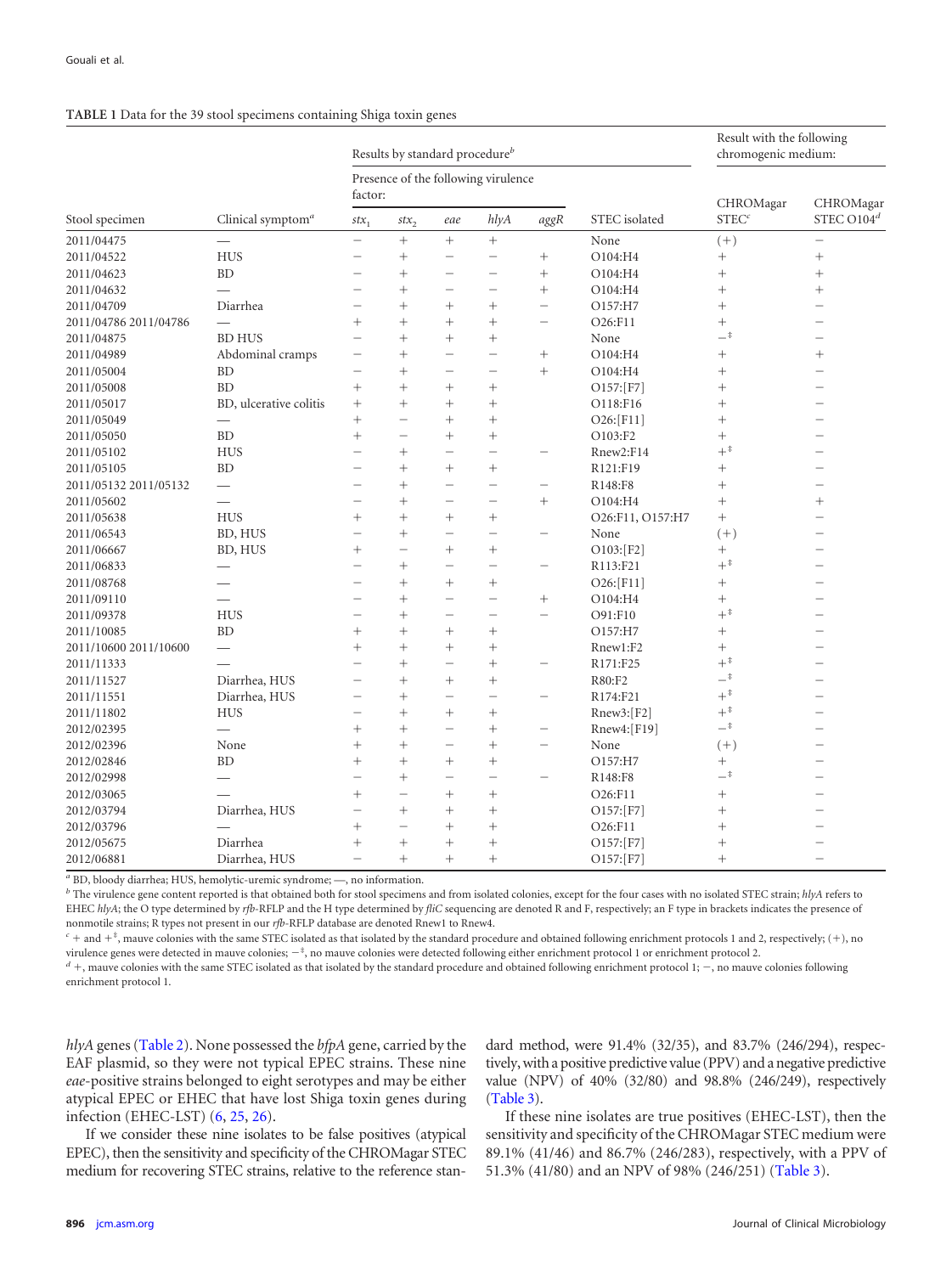<span id="page-3-0"></span>

| TABLE 2 Data for the 15 Shiga toxin-negative, eae-positive stool specimens |  |  |  |  |
|----------------------------------------------------------------------------|--|--|--|--|
|----------------------------------------------------------------------------|--|--|--|--|

|                |                       |                                                | Results by standard procedure <sup>b</sup> |            | Result with the following<br>chromogenic medium: |                   |               |
|----------------|-----------------------|------------------------------------------------|--------------------------------------------|------------|--------------------------------------------------|-------------------|---------------|
|                | Clinical symptoms $a$ | Presence of the following<br>virulence factor: |                                            |            |                                                  | CHROMagar         | CHROMagar     |
| Stool specimen |                       | eae                                            | h l y A                                    | $b\!f\!pA$ | E. coli serotype isolated                        | STEC <sup>c</sup> | STEC $O104^d$ |
| 2011/04625     | <b>BD</b>             | $^{+}$                                         | $^{+}$                                     |            | O145:F28                                         | $^{+}$            |               |
| 2011/05678     |                       | $^+$                                           |                                            |            | O111:F21                                         | $ \overline{ }$   |               |
| 2011/07736     |                       | $^+$                                           |                                            |            | R38:[F9]                                         | $+$               |               |
| 2011/07971     | <b>BD</b>             | $^+$                                           |                                            |            | R101/162:F33                                     | $^{+}$            |               |
| 2011/08324     |                       | $^{+}$                                         |                                            |            | Rnew5:F49                                        | $ \overline{ }$   |               |
| 2011/08954     | <b>BD</b>             |                                                | $\overline{+}$                             |            | O145:F28                                         | $^+$              |               |
| 2011/09320     | Diarrhea              | $^{+}$                                         |                                            |            | Rnew6: [F21]                                     | $^{+}$            |               |
| 2011/09604     |                       | $^{+}$                                         |                                            |            | None                                             | $(+)$             |               |
| 2011/09777     |                       | $^{+}$                                         | $^{+}$                                     |            | O <sub>26</sub> :F <sub>11</sub>                 | $^{+}$            |               |
| 2011/10026     | <b>BD</b>             | $^{+}$                                         |                                            |            | None                                             | —‡                |               |
| 2012/00278     | <b>BD</b>             | $^+$                                           |                                            |            | None                                             | —‡                |               |
| 2012/00781     | Diarrhea              | $^{+}$                                         |                                            |            | None <sup><math>d</math></sup>                   | $+$ #e            |               |
| 2012/00872     | <b>HUS</b>            | $^{+}$                                         |                                            |            | R76:F7                                           | $^{+}$            | $^{+}$        |
| 2012/06703     | Diarrhea              | $^+$                                           | $^{+}$                                     |            | R <sub>121</sub> :F <sub>19</sub>                | $^{+}$            |               |
| 2012/08776     |                       | $^{+}$                                         |                                            |            | None                                             |                   |               |

*<sup>a</sup>* BD, bloody diarrhea; HUS, hemolytic-uremic syndrome; —, no information.

*<sup>b</sup>* The virulence gene content reported is that both for stool specimens and for isolated colonies, except for the four cases with no isolated *eae*-positive *E. coli* strain; the O type determined by *rfb*-RFLP and the H type determined by *fliC* sequencing are denoted R and F, respectively; an F type in brackets indicates the presence of nonmotile strains; R types not present in our *rfb*-RFLP database are denoted Rnew5 and Rnew6.

 $c +$  and  $+$ <sup>\*</sup>, mauve colonies with the same STEC isolated as that isolated by the standard procedure and obtained following enrichment protocols 1 and 2, respectively; (+), no virulence genes were detected in mauve colonies;  $-$  and  $-$ \*, no mauve colonies following enrichment protocols 1 and 2, respectively.

 $d$  +, mauve colonies with the same STEC isolated as that isolated by the standard procedure and obtained following enrichment protocol 1;  $-$ , no mauve colonies following enrichment protocol 1.

*<sup>e</sup>* An *eae*-positive R51:F40 strain was recovered only on CHROMagar STEC.

**Performance of the CHROMagar STEC O104 agar medium.** CHROMagar STEC O104 is a chromogenic agar medium supplemented with cephalosporins that was developed during the large outbreak of HUS in Germany in May 2011. The causative STEC agent, O104:H4, produced an extended-spectrum  $\beta$ -lactamase (ESBL). Of the 39 Shiga toxin-positive stool specimens in our study, 5 grew on CHROMagar STEC O104 medium and showed typical mauve colonies [\(Table 1\)](#page-2-0). All five stool specimens were collected during the French O104:H4 outbreak and contained a CTX-M-15 ESBL-producing STEC O104:H4 strain, similar to the strain involved in the German outbreak [\(9,](#page-6-13) [11\)](#page-6-3). However, there was no growth on CHROMagar STEC O104 for samples from two other cases of infection by an STEC O104:H4 strain; in both cases, the strains were penicillinase producers but not ESBL producers. One case (corresponding to stool specimen 2011/05004) was a

<span id="page-3-1"></span>

| TABLE 3 Results with CHROMagar STEC medium compared with |  |
|----------------------------------------------------------|--|
| those by the standard procedure on 329 stool specimens   |  |

|                       | No. of stool specimens |                                                         |                                  |          |  |  |  |  |
|-----------------------|------------------------|---------------------------------------------------------|----------------------------------|----------|--|--|--|--|
|                       |                        | STEC isolated by the<br>standard procedure <sup>a</sup> | eae-positive E. coli<br>isolated |          |  |  |  |  |
| CHROMagar STEC result | Positive               | Negative                                                | Positive                         | Negative |  |  |  |  |
| Positive              | 32                     | 48                                                      | 41                               | 39       |  |  |  |  |
| Negative              | 3                      | 246                                                     | 5                                | 244      |  |  |  |  |
| Total $(n = 329)$     | 35                     | 294                                                     | 46                               | 283      |  |  |  |  |

*<sup>a</sup>* Four stool specimens that were *stx* positive but from which STEC was not isolated were scored as negative.

secondary household transmission associated with the French outbreak [\(27\)](#page-6-19). The other case (corresponding to stool specimen 2011/09110) was probably acquired during travel to Turkey in September 2011 [\(28\)](#page-6-20). This strain was closely related to but not the same as the strains involved in the German and French outbreaks.

Of the 294 stool specimens from which no STEC was isolated by the standard procedure, only 3 yielded mauve colonies on CHROMagar STEC O104 (and on CHROMagar STEC). Each of these three strains produced an ESBL. Two strains did not contain any of the virulence genes tested, and one was positive for*eae*(not shown and [Table 2\)](#page-3-0).

#### **DISCUSSION**

Chromogenic media have been marketed in recent years for the detection of STEC O157:H7 in humans, food, and animal feedstuffs. These media contain a particular mixture of artificial chromogenic conjugates composed of a substrate for an *E. coli*-specific enzyme coupled to a chromophore. When the *E. coli* enzyme cleaves the colorless conjugate, one or more insoluble chromophores are released, giving a distinctive color to the *E. coli* colonies. *E. coli* O157:H7 can be distinguished from *E. coli* non-O157 with substrates specifically recognized by  $\beta$ -D-galactosidase and  $\beta$ -D-glucuronidase [\(13\)](#page-6-5).  $\beta$ -D-Galactosidase is produced by all  $E.$  *coli* strains, whereas  $\beta$ -D-glucuronidase is produced by all  $E.$  *coli* strains except NSF STEC O157:H7. These media also contain various selective agents, such as antibiotics and potassium tellurite developed for sorbitol agar media, to inhibit the growth of the many sorbitol nonfermenters [\(13\)](#page-6-5): cefixime has been used to inhibit *Proteus*spp., and tellurite has been used to inhibit *Aeromonas*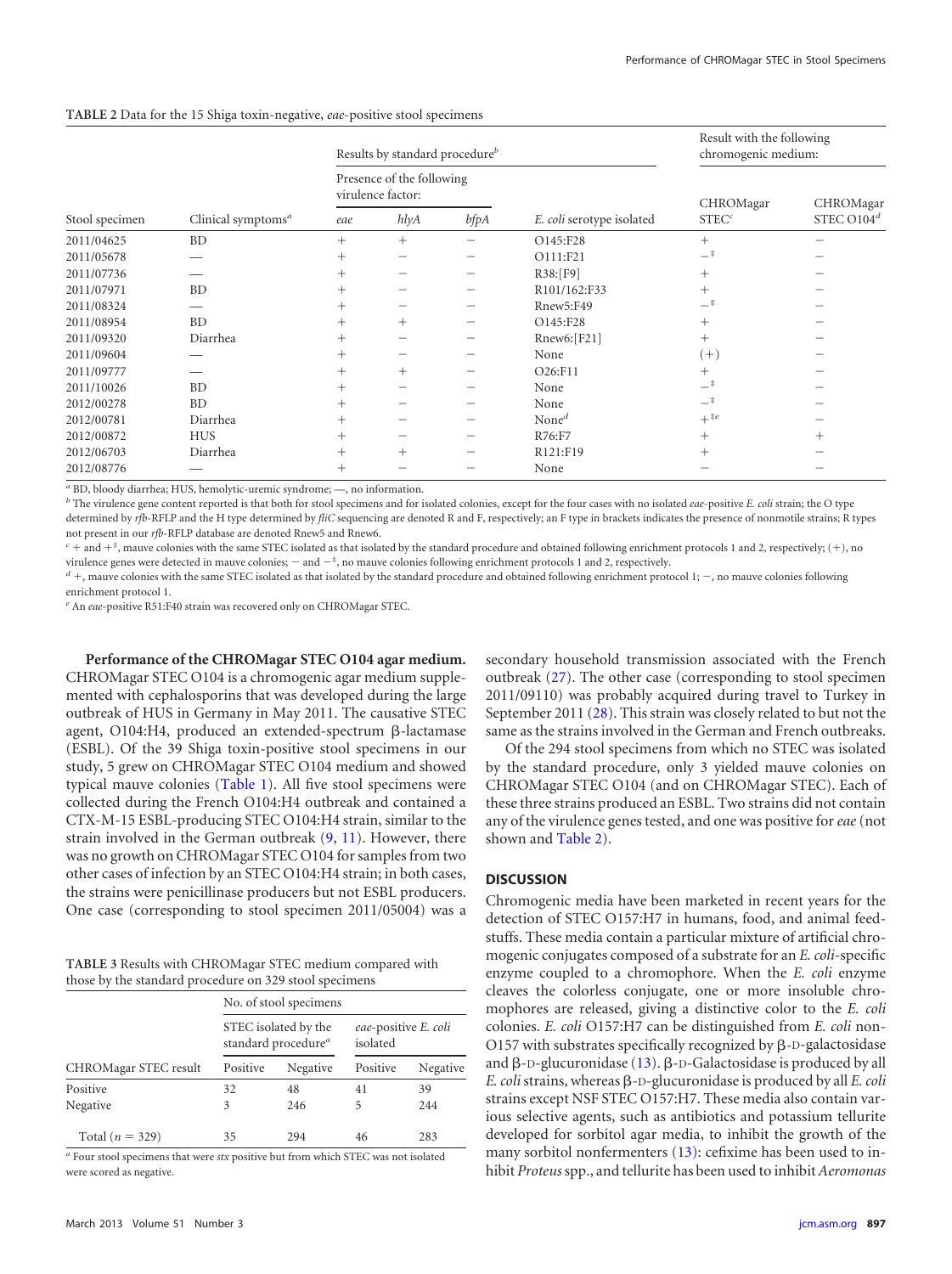spp. and *Morganella* spp. Potassium tellurite at a concentration of 2.5 mg/liter also improves the selection of STEC NSF O157:H7, which displays higher MICs than *E. coli* isolates of the normal flora [\(29\)](#page-6-21). Resistance to tellurite is encoded by the *terZABCDEF* gene cluster present in one or two pathogenicity islands of STEC NSF O157:H7 [\(21,](#page-6-12) 30-[32\)](#page-6-23).

In response to the increase in the number of infections caused by STEC other than NSF O157:H7, a new medium (CHROMagar STEC, whose composition has not been made publicly available) and a second medium derived from it (CHROMagar STEC O104) have been commercialized for the identification of the most common STEC strains and the O104:H4 outbreak strain, respectively. To be useful in the routine in clinical microbiology, these chromogenic media need to detect the prevalent STEC populations circulating in the geographic area covered by the laboratory with good sensitivity and specificity (not growing too many mauve colonies that are not STEC). The most common EHEC types, in particular, those containing the *eae* gene, in bacterial collections can be detected on CHROMagar STEC, and their growth correlated well with resistance to tellurite encoded by genes of the *terZABCDEF* cluster [\(20,](#page-6-11) [21\)](#page-6-12). The performance of CHROMagar STEC for the most prevalent serogroup, O157, was variable and depended on the relative proportions of NSF O157:H7/NM and SF O157:[H7]. The failure of SF O157:[H7] to grow on CHROMagar STEC is associated with the absence of the *terABCDEF* cluster from this bacterial population [\(20,](#page-6-11) [21,](#page-6-12) [31,](#page-6-24) [33\)](#page-6-25).

We report an evaluation of the suitability of CHROMagar STEC and CHROMagar STEC O104 agar media for routine diagnostic use with stool specimens. The study covered a relatively long period (14 months) and included a significant number of stool specimens  $(>300)$  from patients with suspected STEC infection  $(>10\%$  positivity for various serotypes). Note that the number of laboratory-confirmed STEC infections, the proportion of positive stool specimens, and, to a lesser extent, the serotype distribution are not representative of all STEC infections in France: the laboratories of the FNRC-EcS network preferentially provide *E. coli* isolates rather than stool specimens, most samples were from adults, and O104:H4 isolates were overrepresented due to the outbreak caused by this pathogen in France in June 2011.

In our study, CHROMagar STEC medium allowed the recovery of the STEC strain from 32 of the 39 (82.1%) Shiga toxin-positive stool specimens. These results were good, as the standard procedure involving Drigalski agar allowed the recovery of only three additional STEC strains. The isolates that grew on CHROMagar STEC medium belonged to the most prevalent EHEC serogroups, including O157, O26, and O103, but also less common serogroups, such as O118, O148, and O121. The O104:H4 outbreak strain was also detected in 100% of the cases in which it was suspected. This good sensitivity (82.1%), however, required modifications of the enrichment step (longer incubation and larger inoculum; protocol 2), as only 26/39 (66.7%) of the STEC positive-stool specimens yielded mauve colonies with the original enrichment protocol. It has been reported that the *ter* cluster is less widespread in *eae*negative STEC strains than in *eae*-positive strains [\(31\)](#page-6-24), and consequently, *eae*-negative STEC strains are significantly less well detected on CHROMagar STEC [\(20\)](#page-6-11). However, five of the six STEC strains recovered after enrichment protocol 2 were *eae* negative. This higher inoculum may allow *ter*-negative,*eae*-negative strains to grow on CHROMagar STEC, as observed for O103:H2 by Hirvonen et al. [\(20\)](#page-6-11). These *eae*-negative O103:H2 strains did not con-

tain *terD*, but plating a dense cell suspension led to the growth of normal-sized mauve colonies on the chromogenic medium. They possibly express a mechanism, unrelated to the *ter* cluster, conferring tolerance to tellurite, but this remains to be elucidated. For the three strains not growing on CHROMagar STEC, the problem did not appear to be associated with the enrichment step, as they were not able to grow on the medium even after reculturing from Drigalski agar. Two of the three strains that did not grow on this chromogenic medium were *eae* positive. Two of these strains belonged to serotypes with a low or very low prevalence (O80 and O148) [\(17\)](#page-6-8), and the third one belonged to a previously undescribed serotype. One reason for the good sensitivity that we observed was that all our STEC O157 strains were NSF and not SF. This particular SF O157:[H7] population had not been detected in France before June 2011, when there was an outbreak of 18 pediatric cases of HUS due to the consumption of contaminated frozen ground beef in the north of France [\(34\)](#page-6-26). Several STEC strains, including SF O157:[H7], were found both in patients and in the imported meat. Although the strains were isolated during the study period, they were not referred to us, but it is very likely that they would not have grown on CHROMagar STEC medium, such that their inclusion would have decreased the sensitivity value calculated for this medium.

For a chromogenic medium to be suitable for routine STEC screening, it is important that it has good specificity to minimize false positives, which generate an additional workload. We found a falsepositive rate of 16.3% (48/294). This is slightly better than the 18.3%  $(13/71)$  observed by Tzschoppe et al.  $(21)$  with their collection of strains but considerably higher than the 1.1% (3/186) observed by Hirvonen et al. [\(20\)](#page-6-11) with their strain collection. The collection used by Hirvonen et al. [\(20\)](#page-6-11) consisted of nonfecal *E. coli* isolates and thus did not represent the *E. coli* populations of the normal flora. As tellurite resistance determinants have been reported on various plasmids (IncHI1, IncHI2, IncP) that also carry multiple antibiotic resistance determinants in *Enterobacteriaceae* [\(32,](#page-6-23) [35\)](#page-6-27), it is possible that such plasmids and *ter* genomic islands are more prevalent in *E. coli* from the intestinal flora due to horizontal transfer.

The specificity rate that we calculated was higher (up to 86.7%) if all or some of the nine cases with mauve *stx*-negative, *eae*-positive *E. coli* colonies were considered to be EHEC-LST rather than atypical EPEC. Two studies on patients with HUS or bloody diarrhea in Germany concluded that most of the *stx*-negative, *eae*positive, and EAF-negative *E. coli* strains recovered from such cases were actually EHEC-LST [\(25,](#page-6-17) [26\)](#page-6-18). The authors estimated that for 1 in every 10 patients with EHEC-mediated HUS, the strain isolated is an EHEC-LST strain [\(25\)](#page-6-17). Various stimuli may lead to *stx*-phage excision, including UV light and antimicrobial therapy [\(25,](#page-6-17) [26\)](#page-6-18). In our study, the *stx*-negative, *eae*-positive, and *bfpA*-negative strains belonged to common EHEC serotypes such as O145:H28 ( $n = 2$ ) and O26:H11 ( $n = 1$ ) and/or were associated with classic EHEC infection symptoms (three with bloody diarrhea, one with HUS).

In addition to the good performance of CHROMagar STEC medium, it is also rapid: putative STEC colonies can be clearly visualized the day after receipt of the stool specimen, at the same time that the results of PCR tests for *stx* genes or immunodetection of Shiga toxins are available. This is very convenient, as otherwise, about 10 and even up to 20 *E. coli*-like colonies have to be sampled from each plate of less selective medium and tested by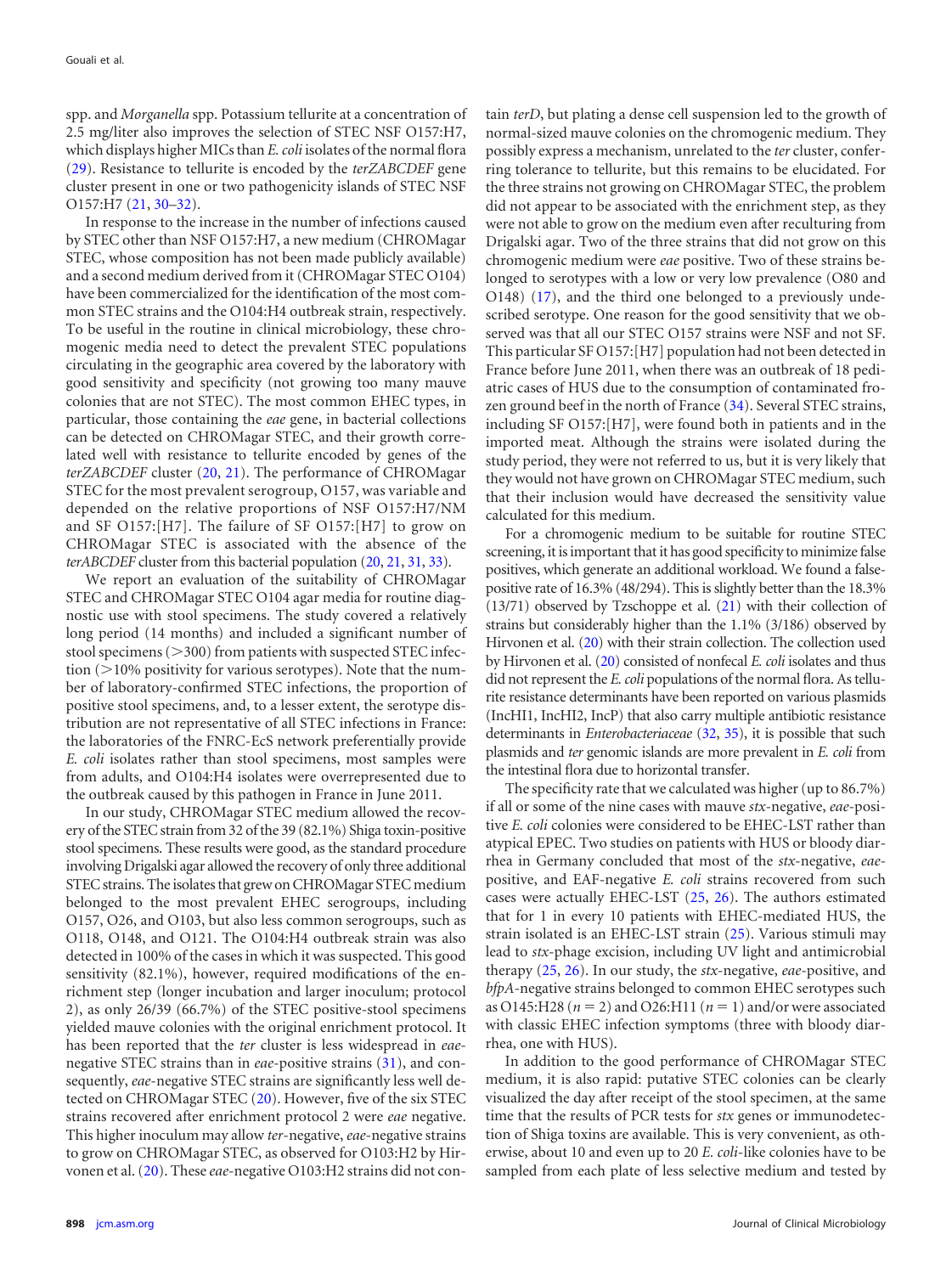PCR for virulence genes to identify STEC-positive colonies and the representative isolate(s) must be typed.

While the manuscript was in the submission process, Wylie et al. [\(36\)](#page-6-28) published a study evaluating CHROMagar STEC in comparison to a cytotoxin assay involving 205 routine stool samples sent to a provincial laboratory in Manitoba, Canada, over a 10 month period. The authors also tested 111 STEC isolates (belonging to 29 serotypes) from their collection. Of the 111 STEC isolates, 96 (86.5%) grew on the chromogenic medium. Together with the studies by Hirvonen et al. [\(20\)](#page-6-11) and Tzschoppe et al. [\(21\)](#page-6-12)  $(\approx 75\%$  of the STEC isolates in these two collections grew), this third, Canadian study confirms that most STEC isolates are able to grow on CHROMagar STEC: of the 205 routine stool specimens, 14 were found to be true positive for STEC. The sensitivity, specificity, PPV, and NPV of CHROMagar STEC for stools were 85.7%, 95.8%, 60%, and 98.9%, respectively. The NPV was therefore similar to that in our study. However, we found a higher sensitivity ( $\approx$ 90%) but a lower specificity ( $\approx$ 85%) and a lower PPV ( $\approx$ 46%). This might be explained by a methodological difference: we used an enrichment step with the stool samples, whereas Wylie et al. [\(36\)](#page-6-28) used direct inoculation. Also, the distribution of STEC populations may differ between Canada and France, resulting in apparent differences in performance.

We show that the second chromogenic medium, CHROMagar STEC O104, could identify the STEC O104:H4 strain involved in the small French outbreak; this strain produces a CTX-M-15 ESBL, as described for the German strain, which also grows on this medium [\(11,](#page-6-3) [21\)](#page-6-12). However, other sporadic O104:H4 isolates identified after the summer of 2011 and not epidemiologically linked with these two outbreaks did not produce an ESBL and consequently could not be detected by CHROMagar STEC O104 [\(28,](#page-6-20) [37\)](#page-6-29). Furthermore, the marker used by this medium, based on resistance to extended-spectrum cephalosporins encoded by an IncI1 plasmid, is not stable, and indeed, the resistance was lost during transmission within a household during the French outbreak [\(27\)](#page-6-19). Therefore, the CHROMagar STEC O104 medium developed during the German outbreak is not suitable for detecting all STEC O104:H4 strains and is useful only for detecting STEC strains having acquired resistance to extended-spectrum cephalosporins.

In conclusion, this study carried out on  $>$  300 stool specimens from patients with suspected STEC infection shows that CHROMagar STEC agar medium, after an enrichment step, performed well in comparison with our "gold standard" method. The good performance of CHROMagar STEC agar medium, in particular, the high negative predictive value and its capacity to identify NSF O157 and common non-O157 STEC strains, makes this medium potentially useful for clinical bacteriology laboratories. Its place in the STEC diagnostic arsenal needs to be considered in the light of new trends in the epidemiology of EHEC. Focusing on only historical (NSF) O157 strains with selective and differential or chromogenic culture media (sorbitol-MacConkey agar [SMAC], cefixime tellurite-sorbitol MacConkey agar [CT-SMAC], or CHROMagar O157) seems to be inappropriate because non-O157 EHEC strains are becoming more common (e.g., in France during the period from 2006 to 2010, only 42% of the 439 EHEC strains isolated by the National Reference Center for *E. coli*, *Shigella*, and *Salmonella* were O157; F.-X. Weill, unpublished data). CHROMagar STEC failed to detect only 5/249 (2%) NSF O157 isolates when combining the data from the three published studies [\(20,](#page-6-11) [21,](#page-6-12) [36\)](#page-6-28) and ours, and furthermore, it covers most

non-O157 STEC strains. Therefore, the cost/benefit ratio does not argue in favor of using CHROMagar STEC as a supplemental medium, in addition to an O157 medium. Indeed, CHROMagar STEC might be a true alternative to O157 culture media if culture is associated with the use of a method targeting Shiga toxins (detection of *stx* genes by PCR, immunodetection of Shiga toxins in stool specimens, or Vero cell cytotoxicity assay). This type of combined approach is similar to the methodology recommended by the CDC for routine screening of stool specimens from cases of community-acquired gastroenteritis, except that the culture media are oriented toward O157 [\(38\)](#page-6-30). Most clinical laboratories that are not reference laboratories do not use nucleic acid amplification tests or Vero cell cytotoxicity assays but are able to perform methods for direct antigen detection for Shiga toxins 1 and 2. Immunochromatographic cartridge assays (differentiating Stx1 from Stx2) designed for single-specimen testing and microwell immunoassays (not differentiating between Stx1 and Stx2) designed for batch testing are now available commercially for use with stool specimens [\(39\)](#page-6-31). By this combined approach, STEC colonies can be clearly visualized the day after receipt of the stool specimen, at the same time that the results of immunodetection of Shiga toxins (generally performed on stool enrichment) are available. The limitations of CHROMagar STEC (not all STEC isolates grow) and those of immunoassays (not all Stx subtypes are recognized) may counterbalance, allowing optimal detection of STEC. This approach would allow selective referral to a reference laboratory of mauve colonies in cases of positive immunoassay results (and in cases of negative immunoassay results, when STEC infection is strongly suspected) and of stool specimens in cases of positive immunoassay results without growth of mauve colonies. However, this proposed combined approach needs to be validated by a prospective trial, and such a study should begin soon at the FNRC-EcS.

Another advantage of using CHROMagar STEC compared with an O157 culture medium, whatever the nature of the second method targeting Shiga toxins and whatever the type of laboratory (clinical or reference laboratories), is that CHROMagar STEC allows rapid isolation of putative non-O157 STEC colonies for subsequent characterization. This is essential for both real-time surveillance of STEC infections and investigation of outbreaks.

### **ACKNOWLEDGMENTS**

We thank A. Rambach and A. Lerner (CHROMagar Microbiology, Paris, France) for providing us CHROMagar STEC and STEC O104 and all corresponding laboratories of the French National Reference Center for *E. coli*, *Shigella*, and *Salmonella.*

The French National Reference Center for *E. coli*, *Shigella*, and *Salmonella* is funded by the Institut Pasteur and the Institut de Veille Sanitaire. We have no conflicts of interest to declare.

#### <span id="page-5-0"></span>**REFERENCES**

- 1. **Heuvelink AE, van de Kar NC, Meis JF, Monnens LA, Melchers WJ.** 1995. Characterization of verocytotoxin-producing *Escherichia coli* O157 isolates from patients with haemolytic uraemic syndrome in Western Europe. Epidemiol. Infect. **115**:1–14.
- <span id="page-5-2"></span><span id="page-5-1"></span>2. **Tarr PI, Gordon CA, Chandler WL.** 2005. Shiga-toxin-producing *Escherichia coli* and haemolytic uraemic syndrome. Lancet **365**:1073–1086.
- 3. **O'Brien AO, Lively TA, Chen ME, Rothman SW, Formal SB.** 1983. *Escherichia coli* O157:H7 strains associated with haemorrhagic colitis in the United States produce a *Shigella dysenteriae* 1 (SHIGA) like cytotoxin. Lancet **i**:702.
- <span id="page-5-3"></span>4. **Scheutz F, Teel LD, Beutin L, Piérard D, Buvens G, Karch H, Mellmann A, Caprioli A, Tozzoli R, Morabito S, Strockbine NA, Melton-Celsa AR, Sanchez M, Persson S, O'Brien AD.** 2012. Multicenter evaluation of a